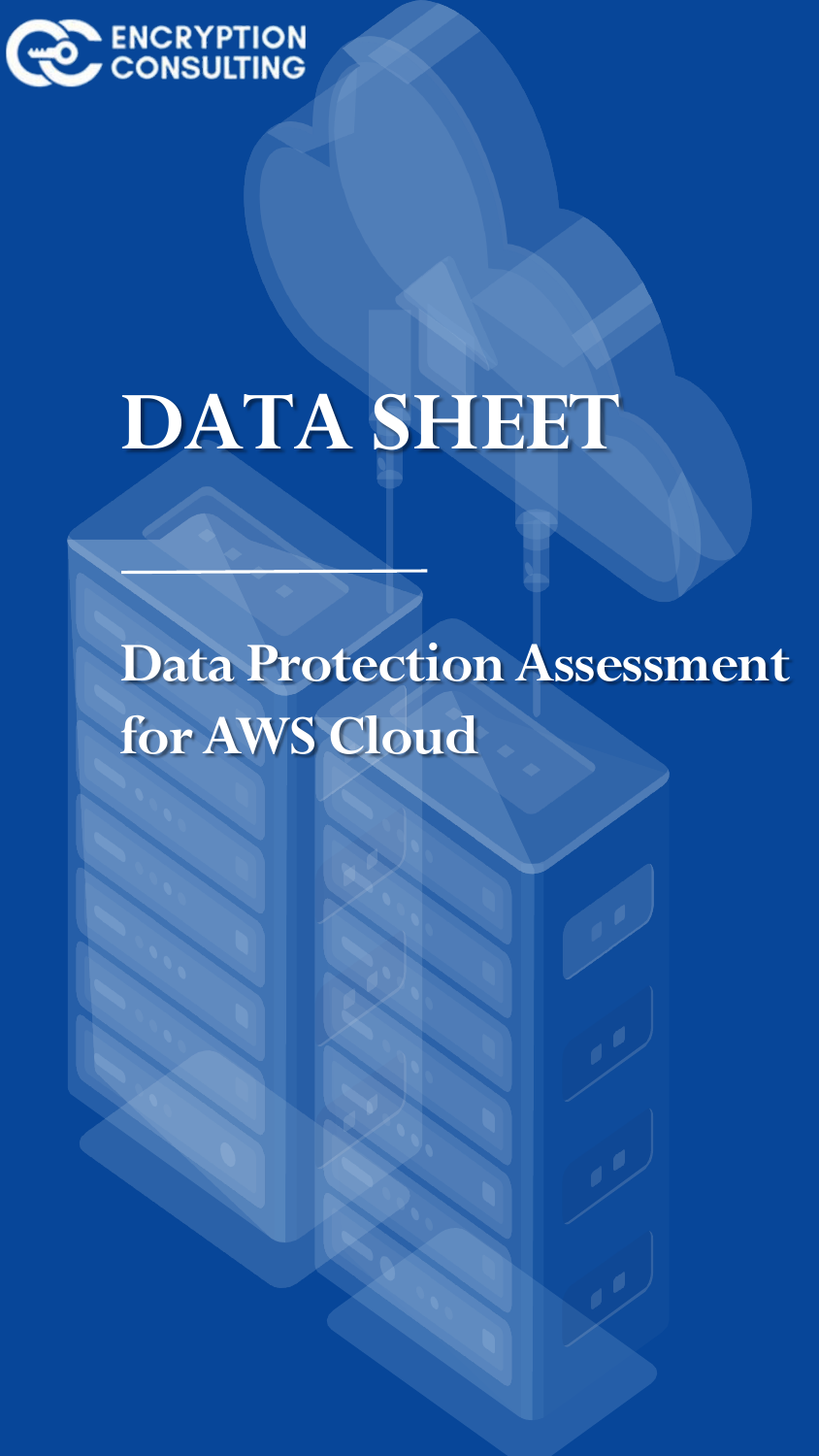## **Key Benefits**

• **Enhance** Cloud Security posture

• **Identify** security gaps in your AWS Cloud Infra

• **Remediate** gaps via recommendations developed based on Industry best practices

# **Why choose Encryption Consulting LLC?**

Encryption consulting is a leading cyber security firm with a spread of expertise across domains in Cryptography and Cloud Security. Encryption Consulting recruits industry best resources with ample amount of experience in Cyber Security with capability to perform comprehensive tasks especially in Data Protection Domains. Cryptography and Key Management are core service areas.

## **Expertise Dedicated for your Cloud Data Protection**

**Encryption Consulting's** team, with their solid expertise, performs document review along with remote interviews and workshops to identify gaps and provide data protection assessment recommendations as per the industry best practices. Tailor made assessment controls and questionnaire will be developed as per the client requirements.

## **Overview**

**Encryption Consulting's** industry-leading expertise helps clients identify and evaluate the security gaps existing in the current "**AWS Cloud Security Architecture**" through a well researched assessment process across data protection domains. We perform security current state assessment benchmarking against industry data protection standards and regulations such as **NIST, ISO, GDPR, and AWS best practices**. Domains to be covered under the AWS Cloud Data Protection Assessment are:

- **Cloud Data Governance**
- **Cloud Data Discovery**
- **Data Leakage Prevention**
- **Encryption and Tokenization**
- **AWS Certificate Management**
- **Data Retention & Destruction**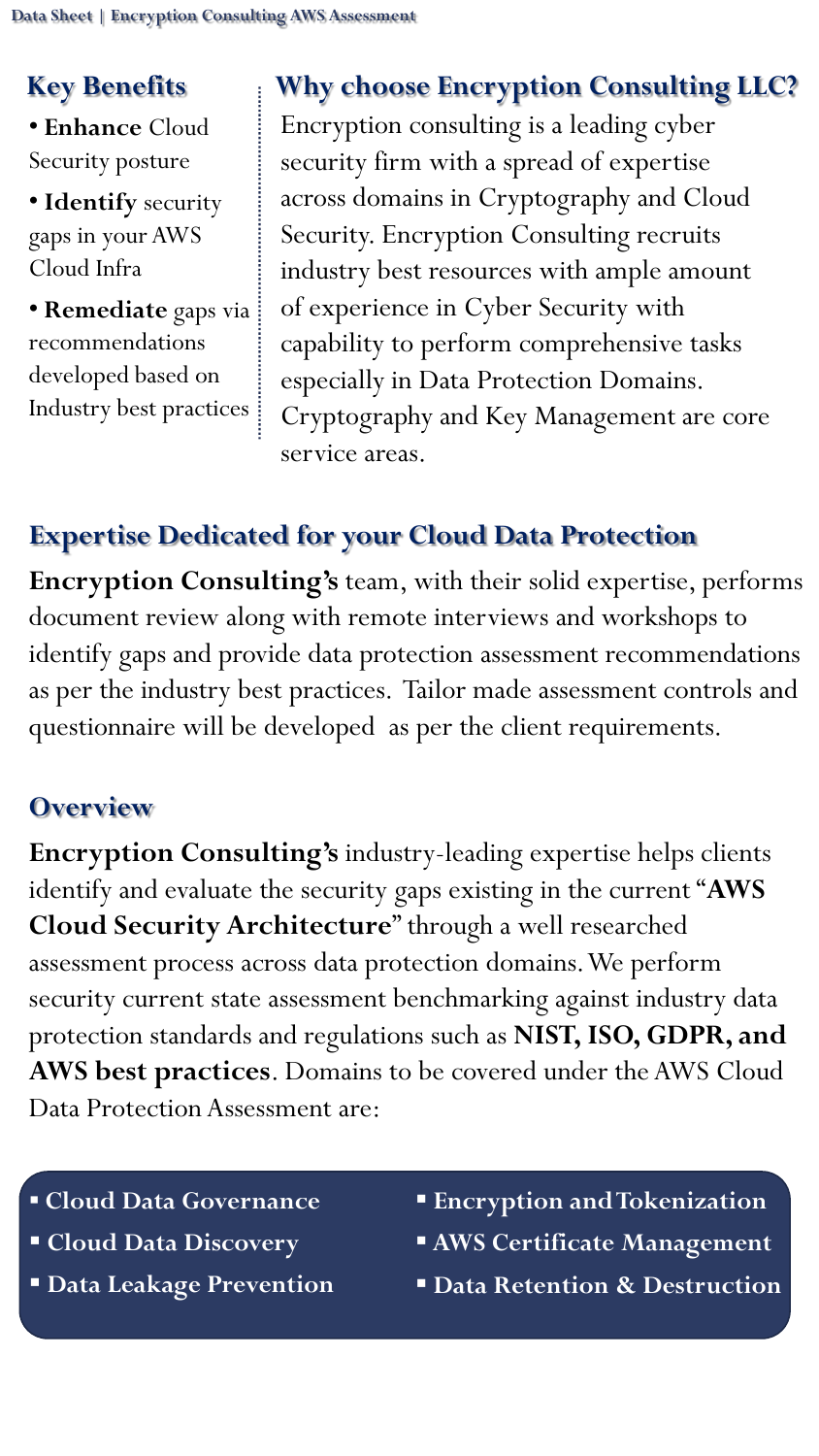# **Our Approach**

Encryption Consulting's AWS Cloud Data Protection Assessment involves developing an Assessment control document based on industry benchmark standards such as **Centre for Internet Security (CIE) standards**, **NIST, ISO 27001, and GDPR** to secure **Amazon Web Services (AWS)** in compliance with regulatory laws. Requirements are categorized under each data protection domain as People, Process and Technology. During the Assessment, Encryption Consulting security experts will perform a review of your AWS cloud infrastructure and architecture to determine the security gaps.

## **Data Protection Assessment Process**

AWS Cloud Data Protection Assessment typically consists of four phases – Documentation Review, Remote Workshops, Gap Identification and Reporting. Duration for the Assessment depends on the client engagement requirement. Encryption Consulting's consultants perform the following activities under each phase: